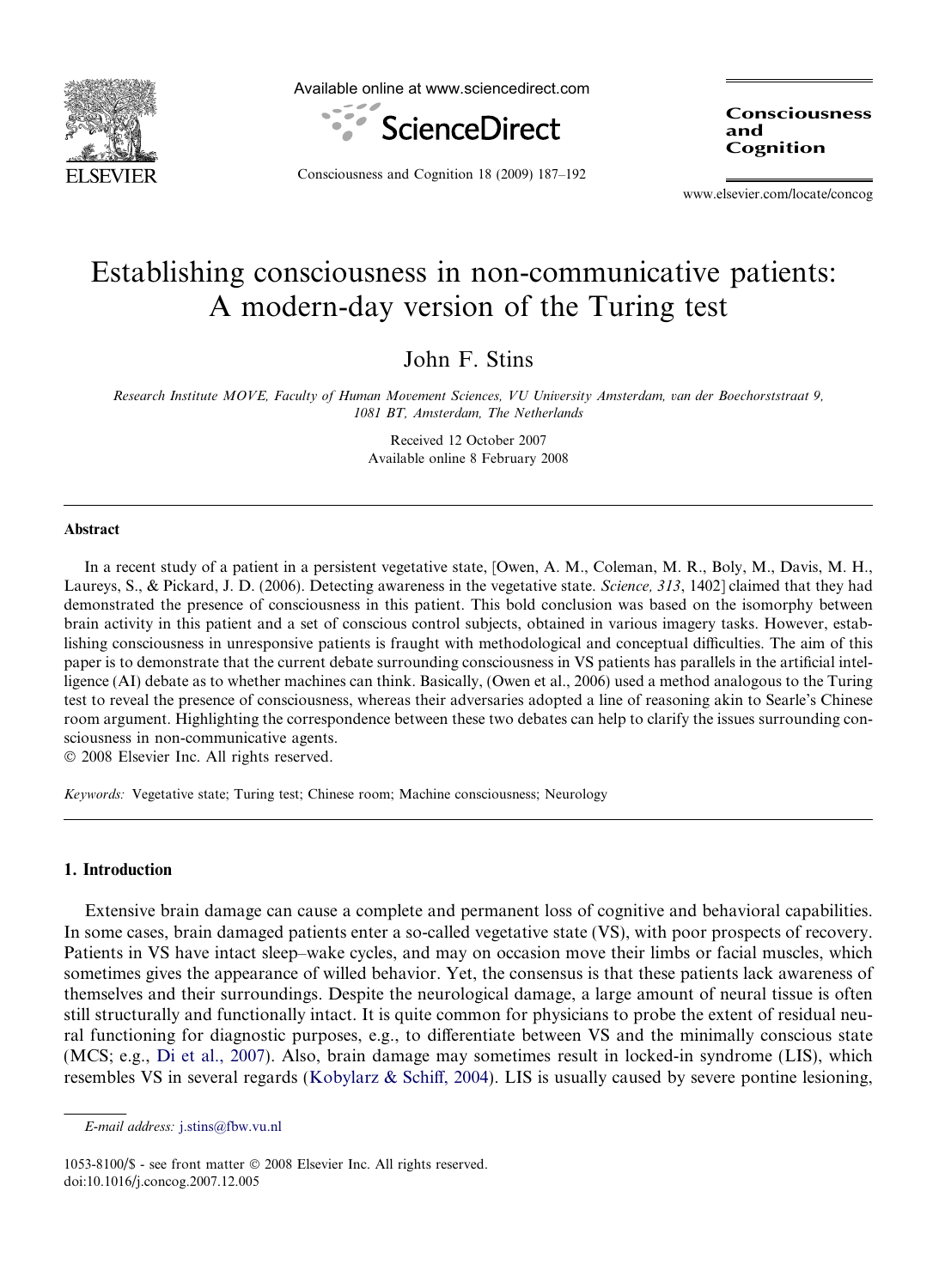and is characterized by complete paralysis of the body, although some control over eye movements still exists. Crucially, LIS patients are fully aware of themselves and their surroundings, and they are able to engage in acts of communication through a system of eye movements, e.g., one blink signals ''yes'', and two blinks signal "no" [\(Laureys et al., 2005\)](#page-5-0). As such, LIS is not considered a disorder of consciousness (DOC), whereas VS is.

Most researchers and physicians are reluctant to take brain activity in VS as evidence for the presence of consciousness in their sets of patients. Professionals are aware of the methodological and ethical pitfalls involved in attributing consciousness to seemingly intact brain functioning, and they tend to interpret it as residual brain activity that operates on a more or less automatic level, rather than evidence of a conscious self. A notable exception to this self-imposed ban on talking of consciousness is the recent study of [Owen et al.](#page-5-0) [\(2006, 2007a, 2007b\)](#page-5-0) who, using a novel and clever fMRI paradigm, found elaborate brain activity in a patient who had been in VS for more than 5 months. [Owen et al. \(2006\)](#page-5-0) concluded that the most parsimonious interpretation of this brain activity was that the patient was truly conscious, but that the extent of her brain damage apparently prevented her from expressing herself, which is often a defining characteristic of consciousness. [Owen et al.'s \(2006\)](#page-5-0) radical interpretation did not go unnoticed, and their study was challenged on methodological grounds ([Greenberg, 2007; Nachev & Husain, 2007\)](#page-4-0), to which [Owen et al. \(2007b\)](#page-5-0) wrote a reply, defending their original position.

At the heart of the controversy lies, I submit, a fundamental question that has parallels in the artificial intelligence (AI) debate as to whether machines can think. In essence, [Owen et al. \(2006\)](#page-5-0) used a method analogous to the Turing test to reveal the presence of consciousness (see also [Naccache, 2006\)](#page-5-0), whereas their adversaries adopted a line of reasoning akin to the Chinese room argument ([Searle, 1980](#page-5-0)), and which also seems to form the core of [Greenberg's \(2007\)](#page-4-0) critique. In this paper, I will argue the position that the epistemological question whether (at least some) VS patients are conscious is analogous to the question whether machines can think.

## 2. The [Owen et al. \(2006\)](#page-5-0) study: a real-life Turing test

In 2006 Owen et al. published a high profile paper in Science. [Owen et al. \(2006\)](#page-5-0) performed an fMRI scan on a woman who was diagnosed as VS following a traffic accident, and who had been in that condition for more than 5 months. During the scan they asked the patient (who was completely unresponsive) to engage in one of two mental activities: she was sometimes asked to imagine herself playing tennis, and other times to imagine herself walking through her house. This mental activity had to be maintained for the duration of the scan (30 s). Astonishingly, the differential pattern of brain activity was indistinguishable from the brain activity recorded with (conscious) control subjects. Apparently, not only did this patient 'understand' the verbal request to produce some mental activity, she also 'complied' with the request to do so. The pattern of results was so compelling to [Owen et al. \(2006\)](#page-5-0) that they drew the far-reaching conclusion that this patient must have been conscious. [Owen et al. \(2006\)](#page-5-0) claimed explicitly that the patient "*understand*[s] spoken commands", "[decided] to cooperate", and demonstrated an "act of intention" (p. 1402; italics added).

However, as others, such as [Greenberg \(2007\) and Nachev and Husain \(2007\)](#page-4-0) were quick to point out, there is an alternative explanation to the results: the verbal content in the requests could have automatically triggered corresponding brain activity. For example, the word 'tennis' could have triggered, via an intact lexical module, brain activity related to motor activity, such as in the supplementary motor area. In response, [Owen](#page-5-0) [et al. \(2007b\)](#page-5-0) ran a control condition with a healthy volunteer, who showed no activation in the relevant brain areas when presented with isolated words, such as 'tennis' and 'house'. Are these results then sufficient evidence for the presence of consciousness in the VS patient? [Owen et al. \(2007b\)](#page-5-0) remained convinced they are, and they reiterated that ''this patient was consciously aware and purposefully following the instructions given to her'' (p. 1221). However, a critic could maintain that the observed brain activity is still no evidence for the presence of subjective experience: it could be the case that the patient has a rich and complex neural life, yet is completely devoid of consciousness.

In my opinion the question boils down to what it takes for an outside observer to be convinced that an entity (a machine such as a computer, or a VS patient) is conscious. With respect to testing the possibility of consciousness in a machine, Alan [Turing \(1950\)](#page-5-0) proposed that the machine should pass the so-called Turing test in order to be considered conscious. In a nutshell, if the machine manages to convince a human interrogator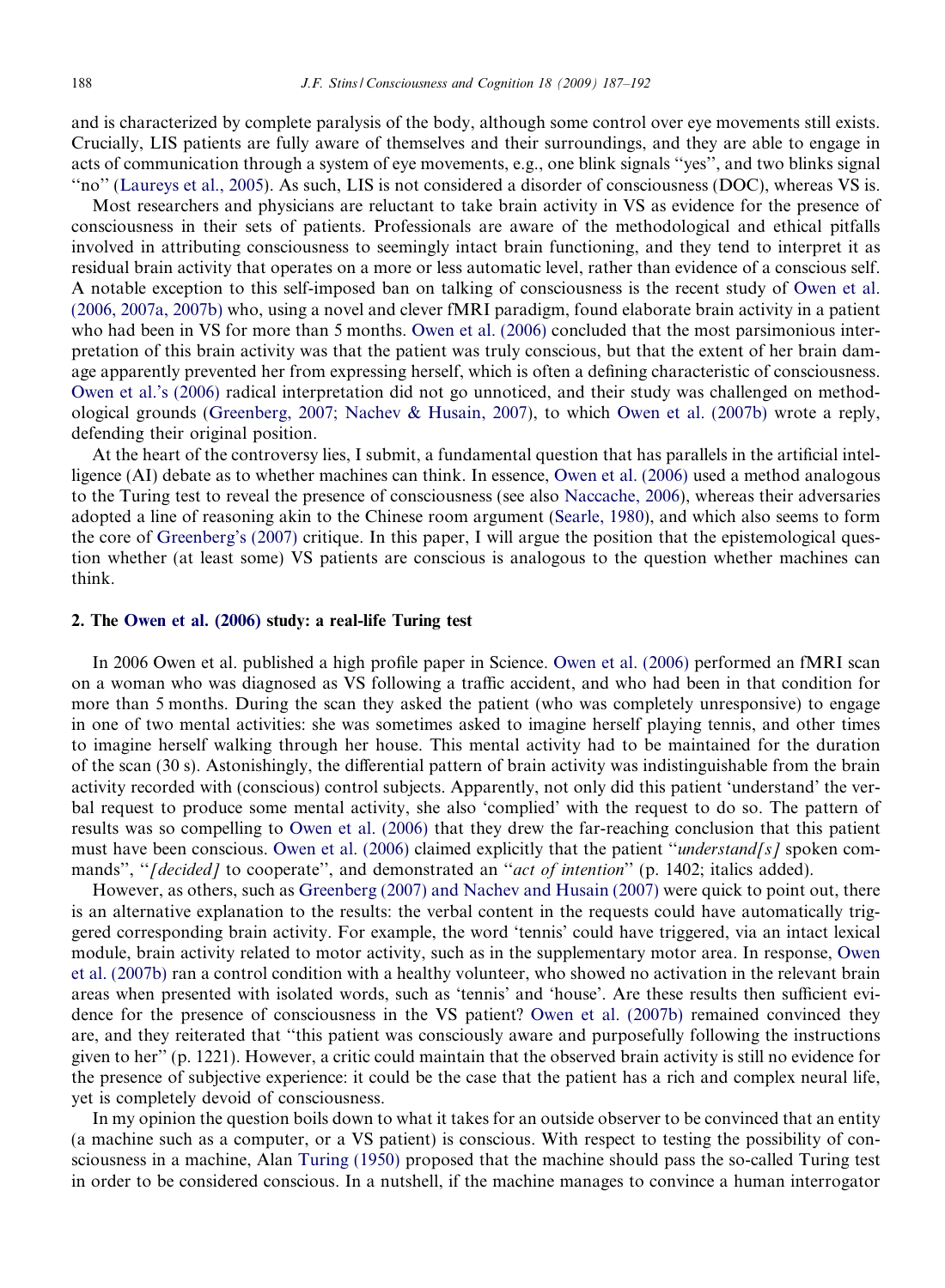in a question-and-answer session that s/he is conversing with a human being, then the machine must be intelligent (for an overview of some past and present issues surrounding the Turing test, see French,  $2000$ <sup>1</sup>.

At the heart of the Turing test is the aspect of communication; we can only know if other entities such as human beings can think and have feelings similar to ours, because we can somehow engage in an act of conversation with them, via whatever means available. This point was also raised by [Owen et al. \(2007a\)](#page-5-0) when they state that ''our ability to know unequivocally that another being is consciously aware is ultimately determined not by whether or not he or she is aware but instead by his or her ability to communicate that fact through a recognized behavioral response'' (p. 1099). Other human beings share their inner most thoughts and experiences with us in word and gesture (or in the form of the blink of an eye, in the case of LIS), and based on these utterances we are led to conclude that our fellow human beings are indeed conscious and that they experience the world in ways similar to ourselves. The Turing test can be considered an attempt to spell out the conditions under which consciousness can be established within another agent, using a communication protocol.

The test used by [Owen et al. \(2006\)](#page-5-0) and by others to assess consciousness in VS is analogous to the Turing test in three regards. First, some sort of external input is applied to the computer or the patient. In the case of the Turing test the input consists of a set of questions directed at the computer in some language that the computer can process. In most accounts of the Turing test the questions are designed so as to maximize the chances of correctly distinguishing a conscious agent (human) from a non-conscious agent (the computer). In the case of studies with VS patients the stimuli can be delivered to different sensory modalities and come in different degrees of complexity. Some of the stimuli that have been used are (a) direct physical stimuli, such as a loud noise or strong noxious stimulation (e.g., [Kassubek et al., 2003\)](#page-4-0), (b) highly salient stimuli such as hearing one's own name (e.g., Laureys, Perrin, & Brédart, 2007; Perrin et al., 2006), (c) natural language sentences with some interesting property such as a semantic anomaly (e.g., [Schoenle & Witzke, 2004\)](#page-5-0), and (d) complex instructions asking the patient to mentally engage in some sort of visualization, as in [Owen et al.](#page-5-0) [\(2006, 2007b\).](#page-5-0) This so-called ''hierarchical approach'' is based on the assumption that increases in task complexity may index degrees of residual cognitive capabilities [\(Owen & Coleman, 2007; Owen et al., 2005](#page-5-0)).

Second, the system under scrutiny must generate some form of output. The output in the case of the Turing test is usually thought of as consisting of written text in response to the written input. Not only the content of the text messages, but also other ''cues'', such as the speed at which the message is delivered, can be taken into account by the interrogator. For example, if the input consists of a difficult maths question, and the correct answer is produced in a split second, we can be reasonable certain we are not dealing with a human being (at least not an ordinary one). In the case of VS patients the output consists of bodily reactions in response to the stimulus and not of verbal reactions, due to the very nature of VS. The reactions are sometimes cardiovascular (e.g., elevated heart rate in response to noxious stimulation; [Kassubek et al., 2003](#page-4-0)), but are most often of a functional neuroimaging nature, such as an EEG pattern or the BOLD signal. For example, [Perrin et al.](#page-5-0) [\(2006\)](#page-5-0) found a clear P3 auditory evoked potential in response to hearing one's own name in LIS patients, a delayed P3 in MCS patients, and a delayed or even completely absent P3 in VS patients. In the absence of verbal or motoric behavior, these neural reactions may provide a glimpse of the patient's subjective life.

Third, and most importantly, the output has to be interpreted by the interrogator or the researcher. Turing claims that if the interrogator is unable to distinguish, based on an extensive question-and-answer session, whether s/he is having a conversation with a computer or a human being, then the computer must be intelligent. What about interpreting bodily signals emanating from VS patients? Here, the situation is more problematic because there is still no gold standard against which to compare the brain signals for the presence or absence of consciousness. What is interesting about the [Owen et al. \(2006\)](#page-5-0) study (and their reply to criticisms) is that they made the bold claim that their patient was conscious, precisely because she ''retained the ability to understand spoken commands and to respond to them through her brain activity, rather than through speech or movement'' ([Owen & Coleman, 2007,](#page-5-0) p. 635). In essence, the VS patient had passed the Turing test, at least as far as [Owen et al. \(2006\)](#page-5-0) are concerned.

<sup>1</sup> In the original formulation the focus was on machine intelligence, whereas nowadays the emphasis has shifted to the possession of consciousness. However, in both instances we are dealing with a unique human mental capability, arguably not (yet) shared by machines.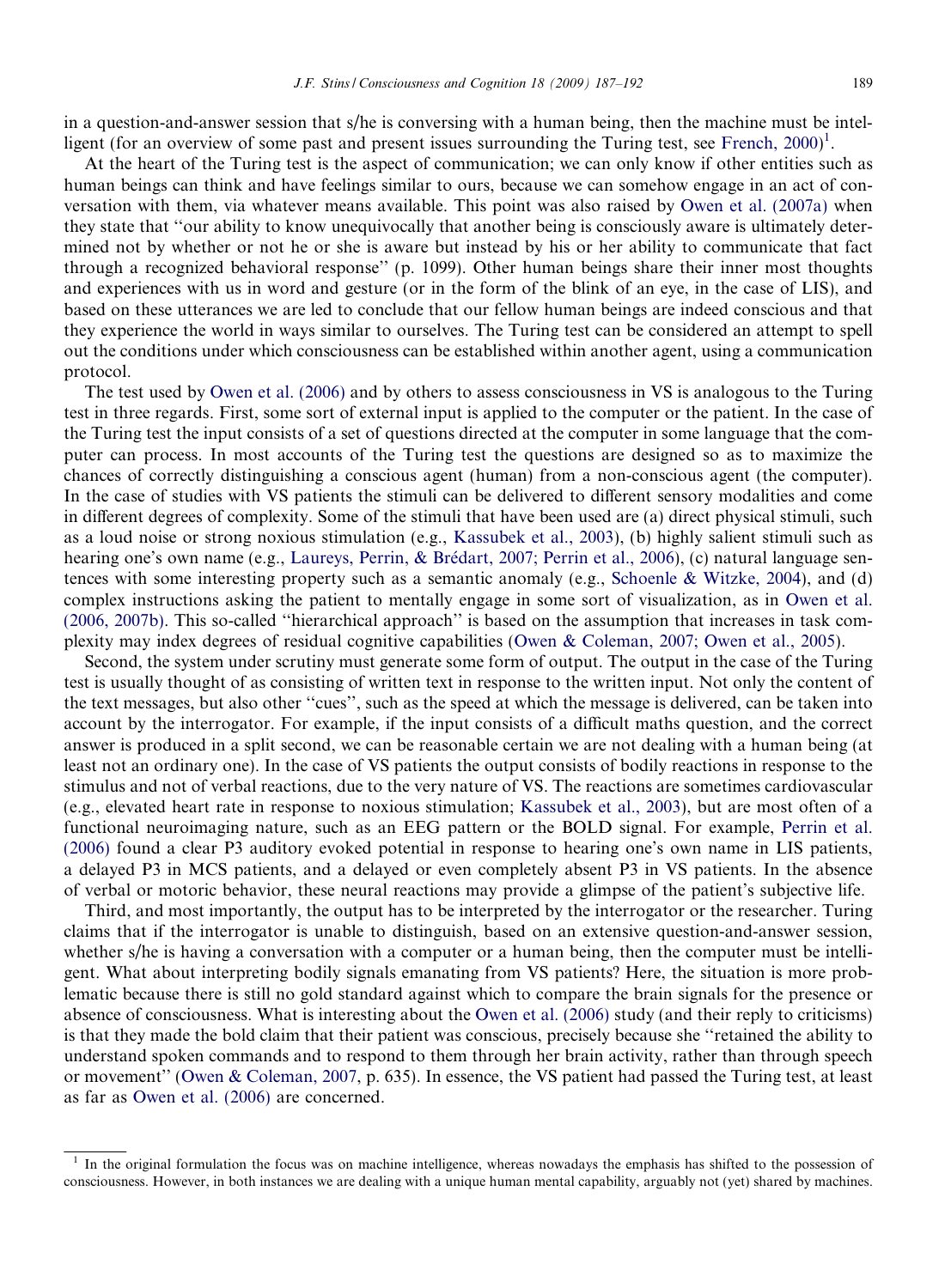## 3. Objections to the Turing test: Searle's Chinese room

Now, what should we conclude from the observation that the pattern of neural activity in a given VS patient, such as the one studied by [Owen et al. \(2006\),](#page-5-0) has all the properties of a conscious, yet unresponsive, agent? Are we to conclude that the patient is conscious but somehow not capable of willful expression? Most researchers would be hesitant to ascribe consciousness to such a patient on the grounds that what we are witnessing may as well be isolated patches of intact neural activity that in no way resembles our own subjective experience. For example, the fact that the auditory cortex becomes active some 90 ms after presentation of a tone is a necessary but not a sufficient condition for the conscious registration of a particular sound. Most researchers would argue that something 'more' is needed for conscious awareness of the sound. For example, [Kobylarz and Schiff \(2004\)](#page-4-0) stated that ''we cannot confirm awareness simply on the basis of imaging findings without some reliable communication from the patient." (p. 1358). A criticism along similar lines was raised by [Nachev and Husain \(2007\)](#page-5-0) in response to [Owen et al.'s \(2006\)](#page-5-0) study when they argued that ''the presence of brain activation is not sufficient evidence for the associated behavior—here, supposedly consciously mediated behavior'' (p. 1221). Finally, [Boly et al. \(2007\)](#page-4-0) wrote that ''in the absence of a full understanding of the neural correlates of consciousness, even a near-to-normal activation in response to passive sensory stimulation cannot be considered as a proof of the presence of awareness in these [VS] patients.'' (p. 980).

These criticisms are reminiscent of the famous Chinese room argument formulated by [Searle \(1980\)](#page-5-0) in response to the Turing test.<sup>2</sup> In a nutshell, Searle argued that it is possible to think of a system that can pass the Turing test, yet without being conscious. As a thought experiment, Searle envisioned a situation of a (conscious) human being who does not understand a word of Chinese and who is locked up in a room. On occasion the human receives a piece of paper with Chinese characters through a hole in the wall. The human has access to a look-up table on how to convert certain strings of Chinese symbols (which he does not understand) to other strings of Chinese symbols (which he does not understand either), allowing him to pass the written output through a hole to a person outside the room. To an outside observer endowed with Chinese language capabilities, the human inside the room may appear to understand Chinese. After all, meaningful linguistic input is consistently transformed into meaningful linguistic output. Thus, the observer at some point would have to conclude that the person inside the room has passed the Turing test with respect to understanding Chinese language. However, the person inside the room blindly follows a set of rules without a true understanding of the linguistic material. The crux of the argument is that a system that follows a set of syntactic rules may (to an outside observer) give the appearance of a system endowed with semantic capabilities. Does the VS patient in [Owen et al.'s \(2006\)](#page-5-0) study truly understand and follow the instructions? Yes, [Owen et al.](#page-5-0) [\(2006\)](#page-5-0) claim. Not necessarily, [Greenberg \(2007\)](#page-4-0) responds. The nervous system of the patient may as well reside in a dormant syntactic mode, as it were: capable of processing but not capable of understanding. Computation without comprehension. After all, the brains of sleeping persons may also show signs of cognition (e.g., the brain clearly responds to its own name; [Bastuji, Perrin, & Garcia-Larrea, 2002\)](#page-4-0), yet the sleeper is completely unaware of the stimulus. More often than not, stimuli that do not reach the consciousness threshold can be processed to a full semantic extent, as is evidenced by masking studies. Interestingly, [Schoenle and Witzke](#page-5-0) [\(2004\)](#page-5-0) found intact semantic processing in some VS patients. They employed a paradigm using semantically anomalous sentences that were presented auditorily to a group of VS patients and a group of controls. Inspection of the N400 ERP component revealed that the brains of (at least some) patients were ''semantically intact'' [\(Schoenle & Witzke, 2004,](#page-5-0) p. 331). However, semantics in this context refers to a linguistic capability (apparently intact in some VS patients), and not the meaningfulness that characterizes phenomenal subjective experience.

## 4. Owen's position

As Searle has repeatedly emphasized, ultimately we can only witness behavior, and we have no access to other people's first-person subjective experiences. Furthermore, even though a conscious experience may give

<sup>&</sup>lt;sup>2</sup> There are many criticisms of the Turing test in its original formulation, but for present purposes I focus on Searle's argument.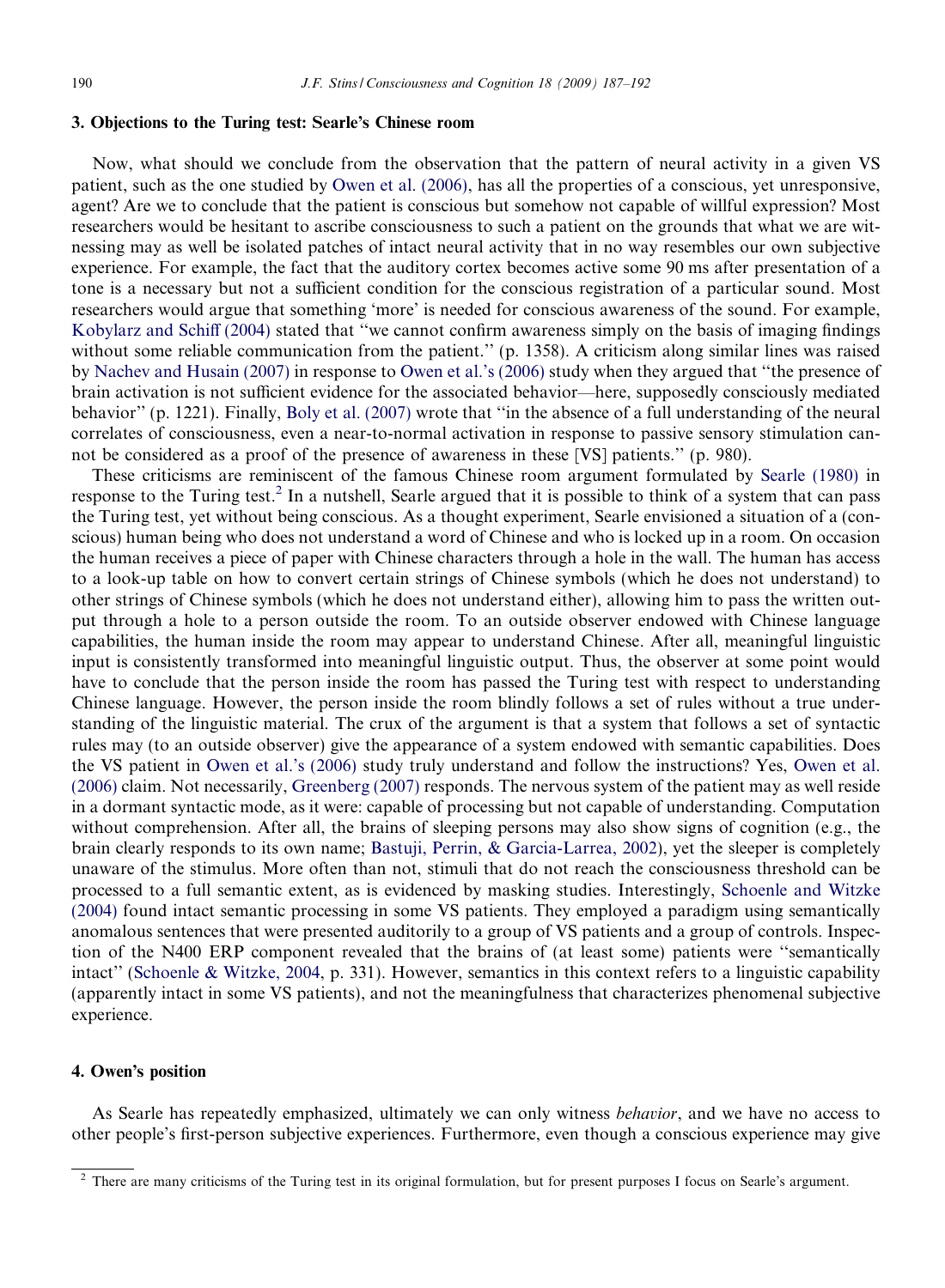<span id="page-4-0"></span>rise to a certain behavior, we can not deduce from our observations of acts of behavior the presence of a mental life. How then are we to know that our fellow human beings are conscious? At the very best we can *infer* from other people's behaviors that they are conscious. If throughout our lifetimes we consistently see that people exhibit the same responses to environmental events as ourselves, we must conclude that their experiences must also be very similar to ours. So in a sense, we are continuously trying to read other people's minds, based on their behavior and verbal output. But this is exactly what [Owen et al. \(2006, 2007a\)](#page-5-0) are doing when they resort to interpreting patterns of brain activation, which they refer to as ''rudimentary mind reading'' (p. 1101; 2007a). In essence, they take as their starting point the patient's neural behavior, and use these observations to draw inferences about the contents of their mental life. This approach is motivated by the spectacular amount of knowledge accumulated in the field of cognitive neuroscience. This field of research can be considered an attempt at identifying how neural states map onto mental states and/or behavior states (e.g., Gazzaniga, Ivry, & Mangun, 2002). The current state of the field of cognitive neuroscience allows us nowadays to tell with a reasonable amount of certainty what is going on in someone's mind, based solely on inspection of his or her neural activity. In addition, the emphasis in the field of neurology on the neural basis of consciousness in intact and damaged brains fits well with Searle's emphasis on the biological foundation of consciousness. Throughout his career Searle has defended the claim that brains can give rise to consciousness, whereas complex systems that are not composed of neural tissue such as computers have no consciousness and never will. According to Searle, consciousness is a higher level property of the brain, just as a higher level property of water is its liquidity (e.g., [Searle, 1992\)](#page-5-0).

But there is one aspect in [Owen et al.'s \(2006\)](#page-5-0) logic that is radically different from other studies in the field of cognitive neuroscience, and that has to do with the ontological status of the brain signals that are being recorded. The consensus in the neuroscience community is that changes in brain states cause changes in a particular behavior and/or changes in mental content. Simply put, behavior is ultimately caused by the brain. But what [Owen et al. \(2006\)](#page-5-0) did was treat the brain activity *itself* as an act of behavior. For them, brain activity in their VS patient was a vehicle for behavioral expression, similar to verbal report or bodily movements. The patient in [Owen et al.'s \(2006\)](#page-5-0) study demonstrated her conscious self to the researchers by displaying her ability to understand the requests given to her, and by displaying her willingness to cooperate. She did this by modulating her brain activity. The brain thus serves a dual purpose in [Owen et al.'s \(2006\)](#page-5-0) study: it not only creates consciousness (similar to Searle's position), it also communicates consciousness, and is therefore in principle amenable to a Turing test-like procedure.

The Turing test and the Chinese room argument were originally designed to tackle the philosophical question of consciousness in computers, but they also have relevance for the very real issue of whether consciousness exists in unresponsive patients. Although highlighting these view points can not be used to establish the presence or absence of consciousness for an individual case such as the patient studied by [Owen et al. \(2006\),](#page-5-0) it can be used to clarify some of the issues surrounding the neural correlates of (un)consciousness.

## Acknowledgments

I express my gratitude to Peter J. Beek and Neelke Troost for their helpful discussions on this topic.

#### References

Bastuji, H., Perrin, F., & Garcia-Larrea, L. (2002). Semantic analysis of auditory input during sleep: Studies with event related potentials. International Journal of Psychophysiology, 46, 243–255.

Boly, M., Coleman, M. R., Davis, M. H., Hampshire, A., Bor, D., Moonen, G., et al. (2007). When thoughts become action: An fMRI paradigm to study volitional brain activity in non-communicative brain injured patients. NeuroImage, 36, 979–992.

Di, H. B., Yu, S. M., Weng, X. C., Laureys, S., Yu, D., Li, J. Q., et al. (2007). Cerebral response to patient's own name in the vegetative and minimally conscious states. Neurology, 68, 895–899.

- French, R. M. (2000). The Turing test: The first 50 years. *Trends in Cognitive Sciences*, 4, 115–122.
- Gazzaniga, M. S., Ivry, R. B., & Mangun, G. R. (2002). Cognitive neuroscience. Norton.
- Greenberg, D. L. (2007). Comment on ''Detecting awaraness in the vegetative state''. Science, 315, 1221b.

Kassubek, J., Juengling, F. D., Els, T., Spreer, J., Herpers, M., Krause, T., et al. (2003). Activation of residual cortical network during painful stimulation in long-term postanoxic vegetative state: A <sup>15</sup>O–H<sub>2</sub>O PET study. Journal of the Neurological Sciences, 212, 85–91.

Kobylarz, E. J., & Schiff, N. D. (2004). Functional imaging of severely brain-injured patients. Archives of Neurology, 61, 1357–1360.